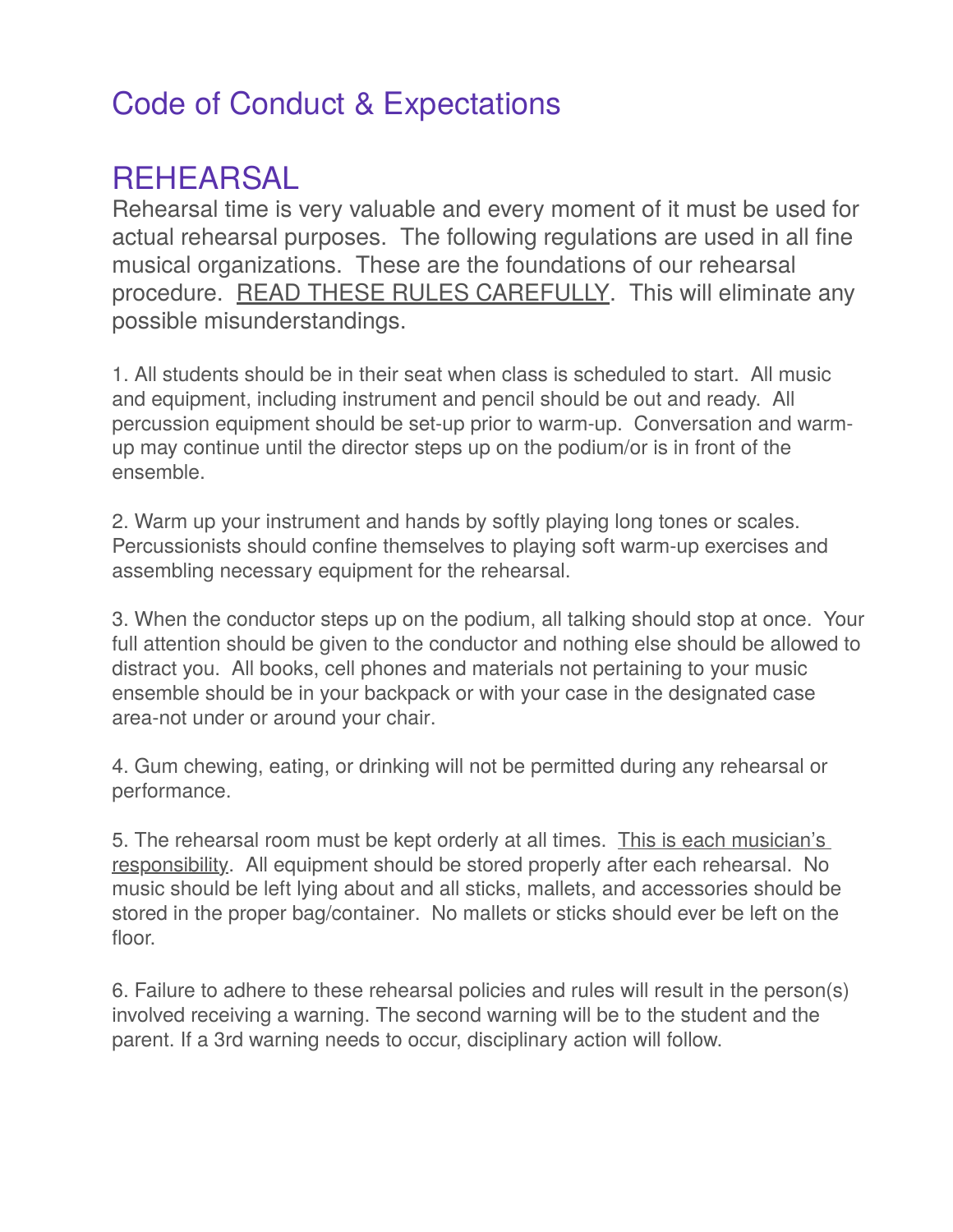## PERFORMANCES

Performances are extremely important as they give each student an opportunity to display their skills and also participate in a creative musical experience. It is important that each student accepts responsibility as a member of the Colorado Homeschool Music Program and participates in every performance. Please remember that band, choir and orchestra are voluntary until you are accepted as a member, then it becomes obligatory.

#### **Performance participation is REQUIRED.**

#### **Band is a group effort and we strive to have a complete ensemble with all instruments for the best sound.**

Just like a Baseball team can't play without each position filled, we can't perform well without ALL OUR MEMBERS. Having every member of the ensemble is critical to our success.

No absences are allowed the last 3 out of 4 classroom rehearsals before a concert and the rehearsal and dress rehearsal before the concert are mandatory.

All absences from required performances including illness must be taken up with the director as far in advance as possible. Please try to make every accommodation possible to allow your student to perform. If, for some reason, you cannot make arrangements and your son/daughter must be absent, please make the director of their ensemble aware as soon in advance as possible, in writing. This allows the director to make necessary changes in the music to accommodate for missing persons.

It is understandable that serious illness, family emergencies, and "Acts of God" can and will happen from time to time. In the case of this happening, please make every effort to keep the ensemble director informed. This is best accomplished through e-mail. Part time work/job will not be accepted as a reason for an excused absence.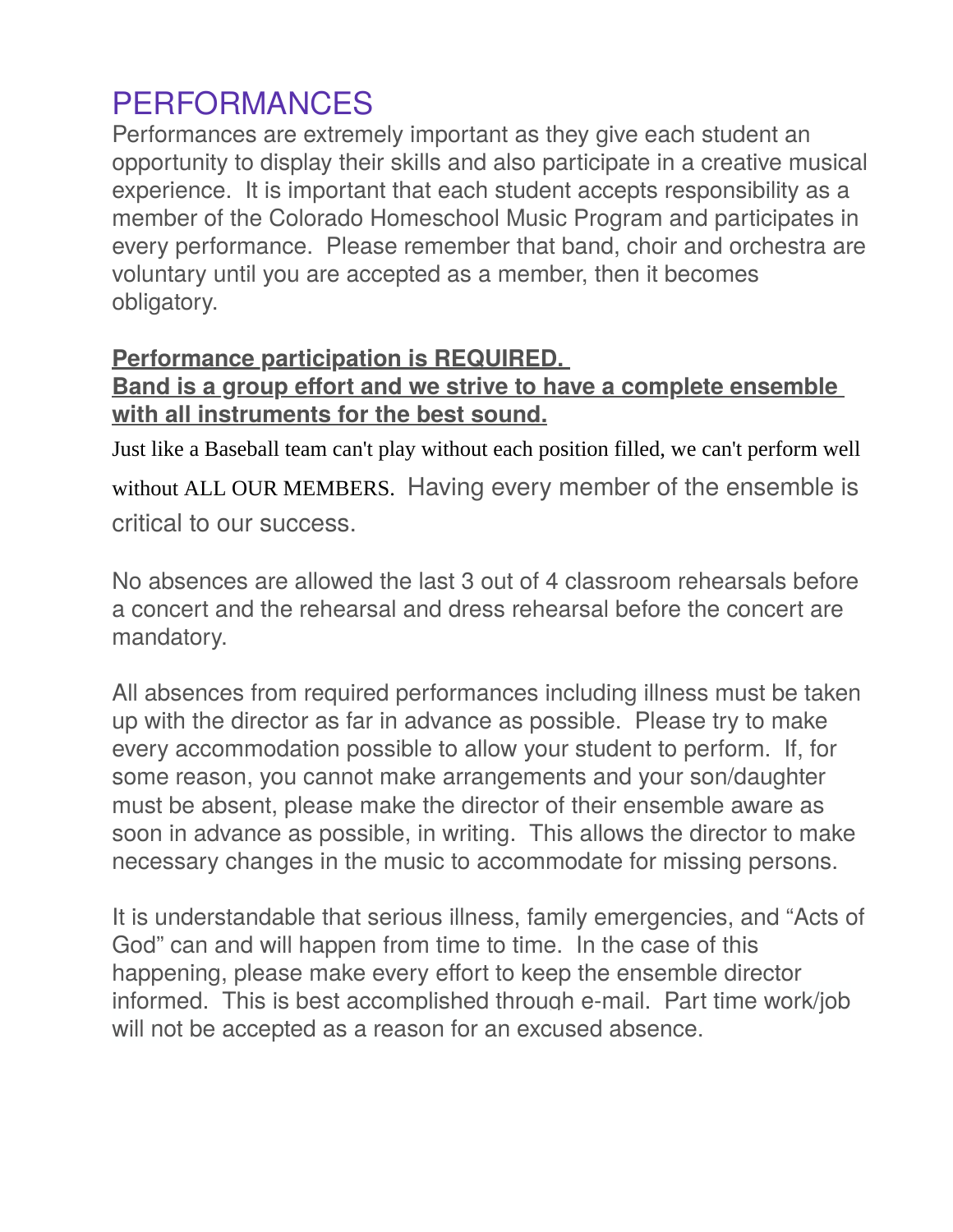## APPROPRIATE ATTIRE:

Remember, when you appear at a public performance you represent yourself, your family, your ensemble and your community to the general public. You have an important job of selling yourself in a manner that will reflect positively upon yourself and your ensemble. One individual can discredit an entire ensemble, CHM, and community with poor behavior or inappropriate attire.

## TRAVEL

When it becomes necessary to travel as a group, certain rules must apply to ensure the safety and enjoyment of everyone. When students travel with the ensemble they represent not only the ensemble but also CHM and the homeschooling community. Students are expected to comply with the instructions of the Director and the chaperones at all times. Students planning to travel home from the event with someone other than a parent or legal guardian must submit a plan in writing at least one week before departure to their ensemble's conductor.

# AUDITIONS, CHAIRS, AND CHALLENGES

Auditions will be held for the Intermediate and Concert Band in early August and periodically throughout the school year as deemed necessary. Auditions will count for both ensemble and chair placement and will be held using music from the band folders or a special etude that will be chosen and made available by the director.

# INDIVIDUAL PRACTICE/HOMEWORK

Consistent, quality practice is very important to any music student wishing to be successful either individually or as the member of an ensemble. Each student is expected to practice a minimum of 30 minutes per night, five nights per week. Pre-Band, Beginning Band & Beginning Orchestra may have lesser practice requirements at the beginning of the year-each instructor will make that decision. Practice is most beneficial when accomplished in a quiet area with no distractions, using a chair and stand for proper posture. The following equipment is recommended to accompany your practice session:

- Chair
- **Music Stand**